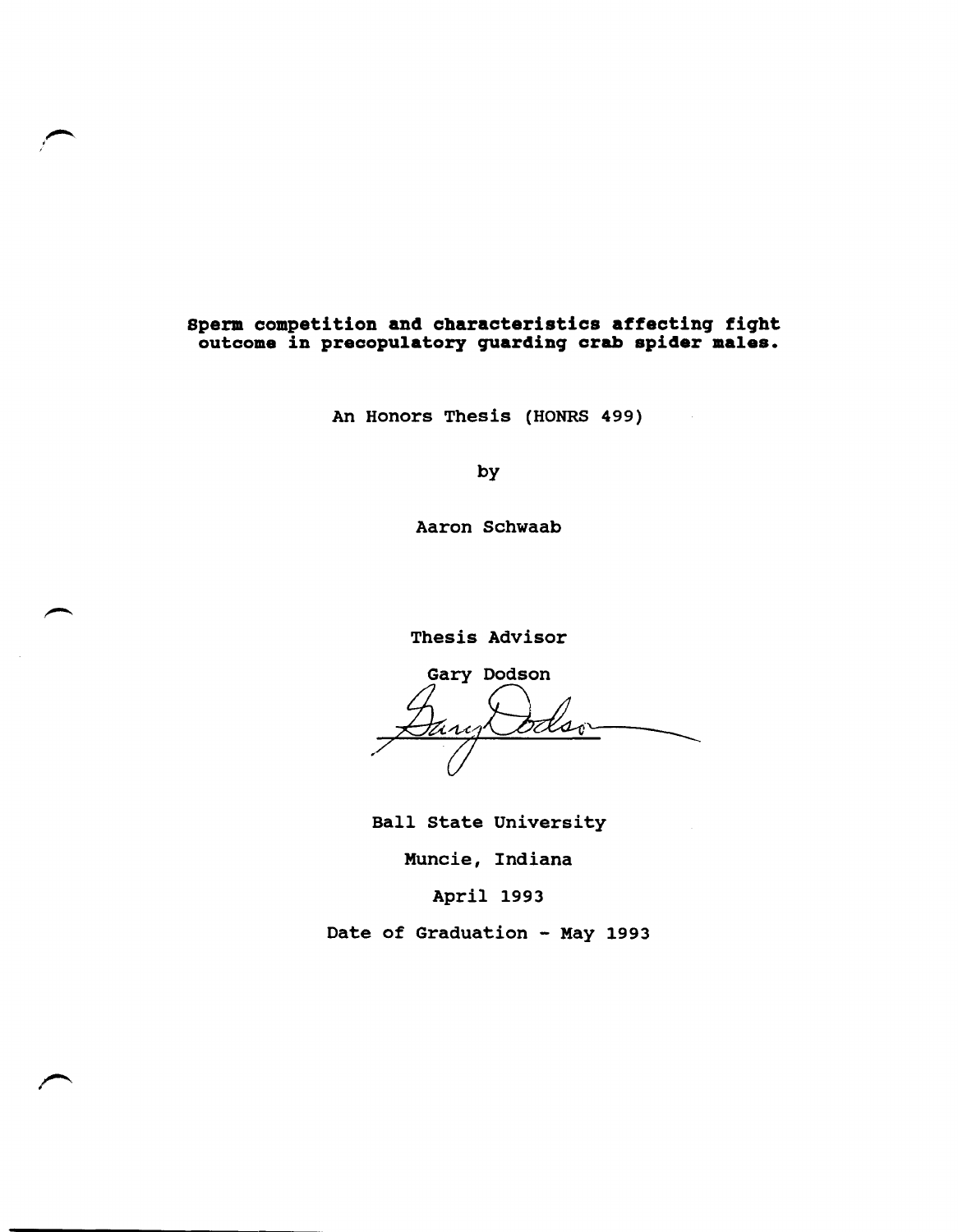$\mathsf{Sp}\mathsf{Co}\, \mathsf{l}^{\pm}$  $1-e^{-1}$  $\mathsf{L}\mathsf{D}$  $\rightarrow$   $+$   $+$   $+$   $+$  $-2.4$ 

**Abstract.**  A previous study of the crab spider Misumenoides  $^{1993}_{539}$ formosipes showed that males guard immature females that are close to their adult molt. The limited number of immature females relative to the number of searching males, results in male-male conflicts to gain access to mates. Game theory, as applied to animal conflicts, predicts that opponents will settle contests without further escalation by assessing asymmetries in resource holding power. Size asymmetries are considered to be a likely cue for such assessments. In staged contests on flowers between differently-sized opponents, large males displaced smaller guarding males in 80% of the trials, with little or no escalation. Males sometimes used leg autotomization as a means of escape from opponents. In staged contests between equally-sized males, one if which was missing a raptorial front leg while the other had its legs intact, the two types of males won with equal probability. Analyses of M. formosipes behavior have been based on the assumption that they exhibit first-male sperm priority. I describe preliminary work using a unique application of DNA fingerprinting technology to test that assumption.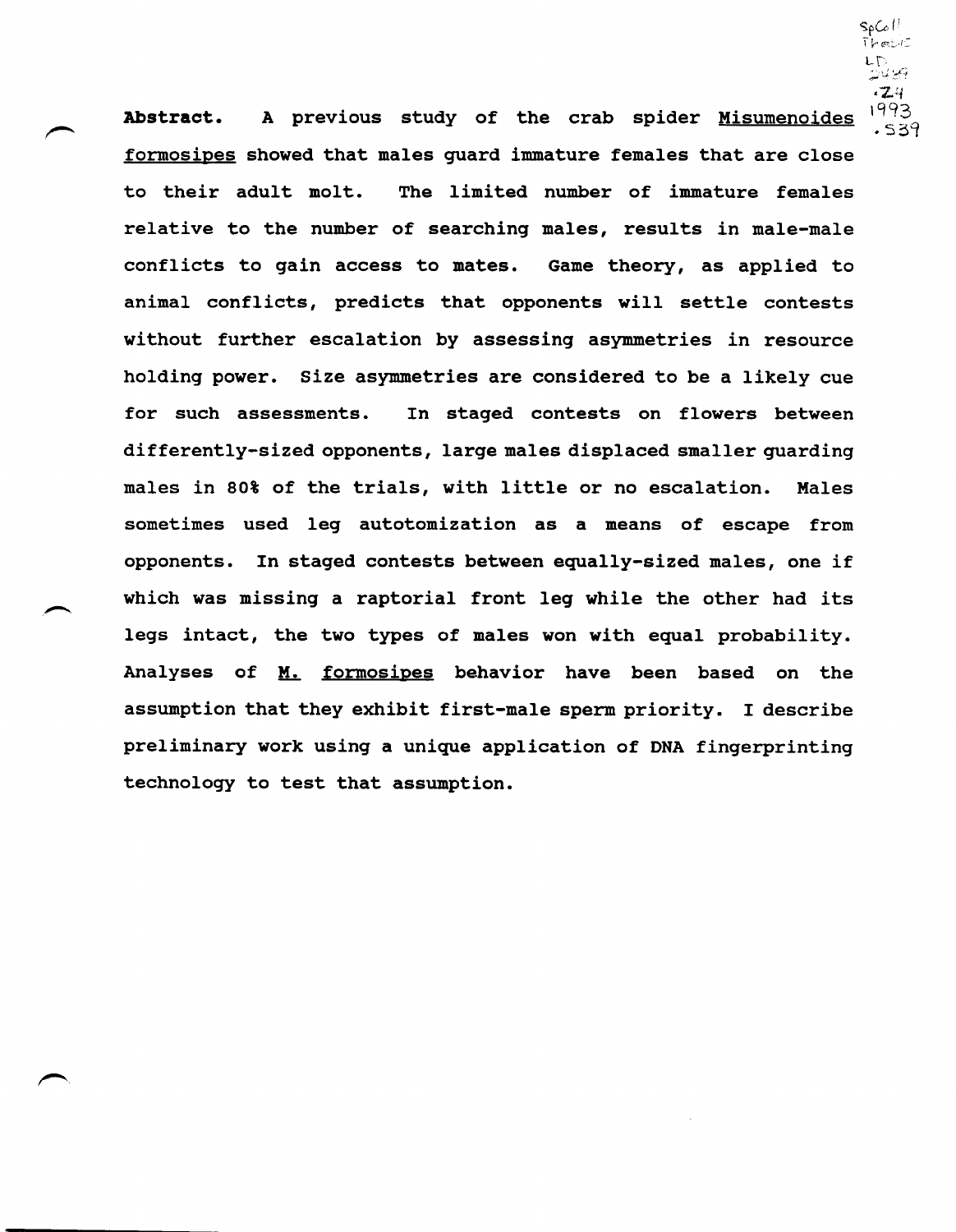In the field of animal behavior, it is an obvious and welldocumented phenomenon that males are more likely than females to compete for access to mates. Recently, analyses of this male-male competition have been expanded following the emergence of sperm competition theory. This theory holds that competition between males does not stop at the level of the whole individual, but extends to the actual gametes that each male contributes. Whenever gametes from more than one male are present within a female, there is the possibility for competition among those gametes to fertilize her eggs. This situation is found in species where females are able to store sperm from consecutive matings. If females use the sperm from multiple matings in a predictable pattern, then male mating behavior should exploit that predictability.

In 1970, G. A. Parker hypothesized that when sperm from the last male to mate with a female is consistently used to fertilize the majority of the female's eggs (last-male sperm priority), selection should favor post-copulatory mate guarding. In this type of mating system, males would be expected to guard the female after a mating in order to prevent other males from mating with her and displacing the original male's sperm. This behavior is well known among insects, where last-male sperm priority is the rule (Thornhill and Alcock 1983).

Reproductive morphology, specifically morphology of the sperm storage organ (spermatheca), is thought to playa major role in determining the sperm priority pattern of a species. Insect spermathecae have a single duct for insemination and fertilization,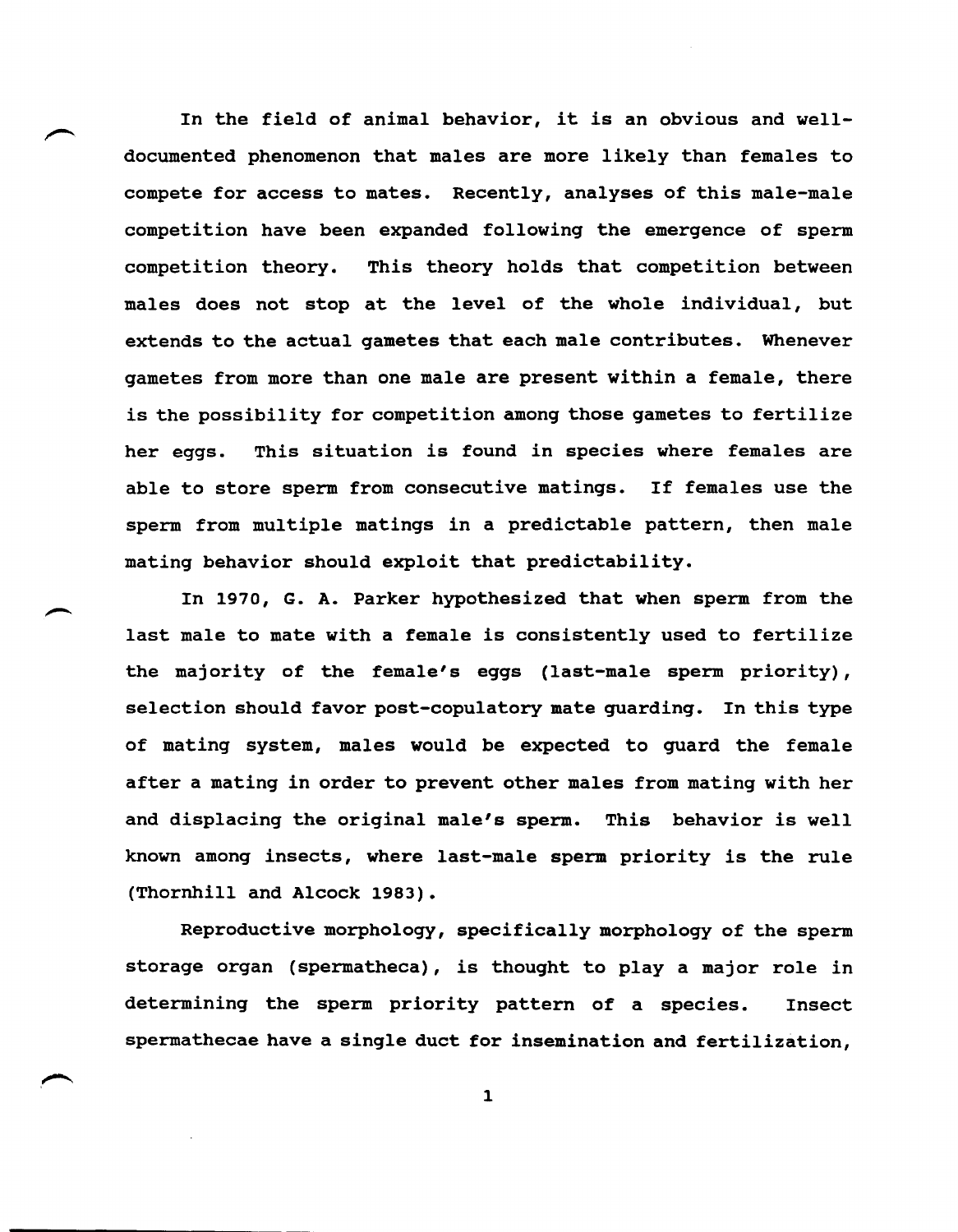forming a sac-like structure in which the last sperm to enter is the first to exit. The female reproductive morphology of the majority of spider species (the entelegyne species) includes a more complex spermatheca with separate insemination and fertilization ducts (Foelix 1982). It was suggested by Austad (1984) that the "flow-through" morphology of the entelegyne spermatheca would favor a first-male sperm priority pattern, where the first sperm in would be the first sperm out and, consequently, fertilize the majority of the eggs. All previous sperm competition studies for entelegyne species have found first-male sperm priority patterns (Jackson 1980; Vollrath 1980; Austad 1982; Christenson & Cohn 1988; Watson 1991; Eberhard et al., manuscript).

Given first-male sperm priority, virgin females should be an extremely valuable resource for which males compete. spider life cycles consist of a series of immature growth stages separated by a molt to the next stage. The female genitalia are not functional until after the final molt to the adult stage. Males therefore would be expected to find and guard immature females that were close to this final molt (precopulatory guarding) so as to have first access to a newly-molted adult. Austad (1984) predicted that entelegyne male spiders should be found cohabiting with immature females but rarely with mature females. Dodson and Beck (1993) found support for this prediction through experiments and field observations with the crab spider Misumenoides formosipes.

Competition among males for a limited number of virgin females leads to conflicts. In  $M$ , formosipes, conflicts occur when a male</u>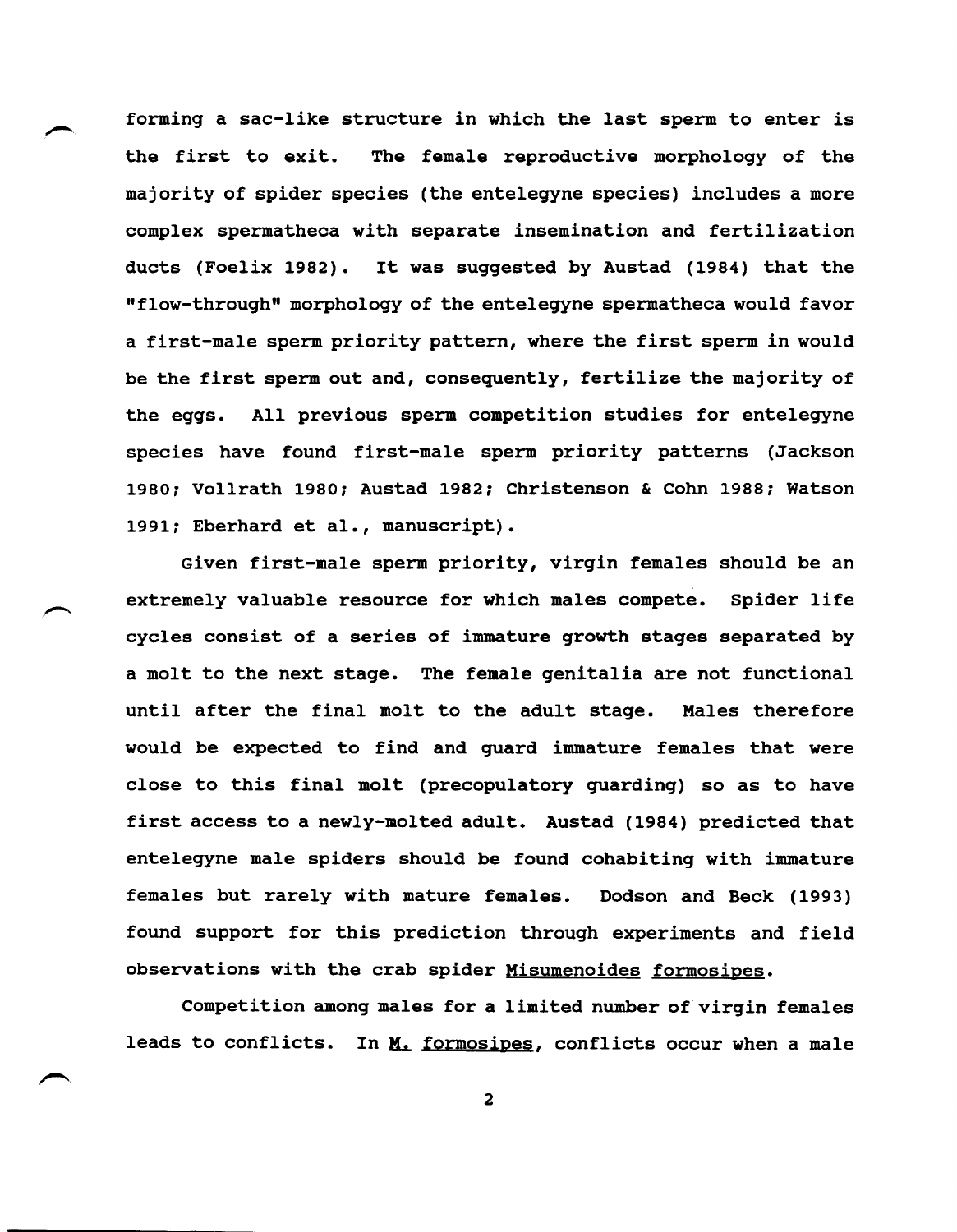spider intrudes onto a flower which is already occupied by an immature female and a quarding male. As is common in most conflicts between conspecifics, these contests are resolved before a death occurs. Game theory, as applied to animal conflicts, predicts that certain rules will be used to settle contests rather than the opponents fighting to the death. specifically, contests are expected to be settled on the basis of assessment of asymmetries in resource holding power. Resource holding power (RHP) is a term used to describe all the characteristics of an individual with the potential to influence the outcome of a fight. Game theory suggests that assessment of RHP allows a contest to be settled without the death of one opponent because a lesser opponent will retreat without escalation. Escalation of a fight should only occur when the RHP of both opponents is equal, or so nearly so that the assessment is inconclusive. We used staged conflicts to test the predictions of game theory regarding male-male interactions of the crab spider species  $M.$  formosipes. We examined the effect of male size (commonly considered a reasonable measure of RHP) on the outcome of male-male fights by determining if large males displace small males cohabiting with an immature female.

In previous fight trials, Dodson and Beck (1993) observed that males occasionally detach one or more of their legs (autotomy) to escape the grasp of another male. Autotomization is a common phenomenon across spider species. In the field, the incidence of disabled males (those missing at least one leg) increases as the season progresses (Dodson and Beck 1993). This may be due to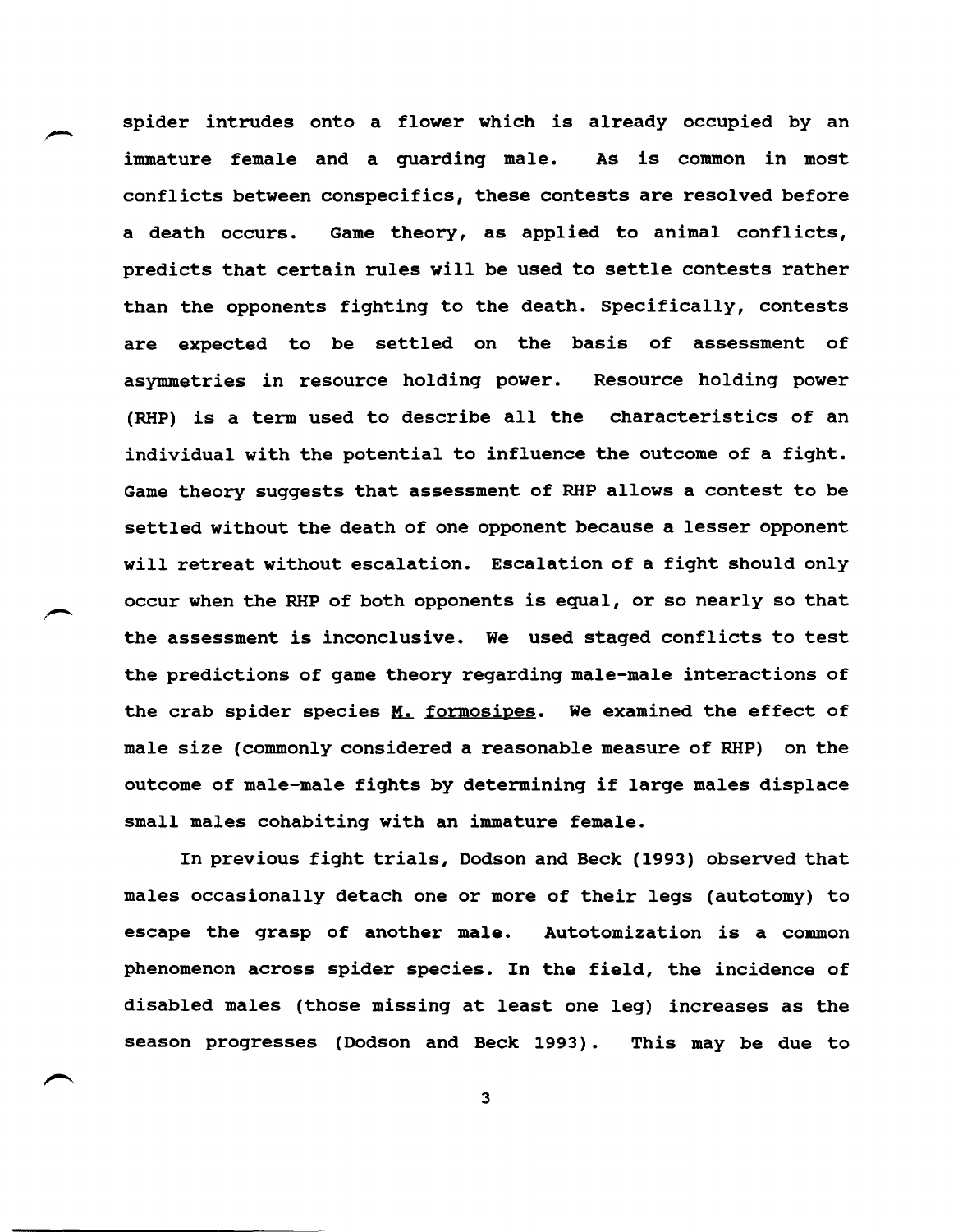increased competition for diminishing numbers of virgin females. In escalated fights, males use their long forelegs to grasp the other male and draw it close to its chelicerae (jaws). It is therefore reasonable to assume that the absence of a leg may be a disadvantage in fights. We staged fights between equally-sized males, one one of which was disabled while the other had its legs intact, to determine if the absence of a leg is a disadvantage in fights.

Because the crab spider  $M$ . formosipes is an entelegyne species, it has been assumed in studies of this species that they exhibit first-male sperm priority (see above). We are testing this assumption through a unique application of DNA fingerprinting technology. Following isolation of DNA from parents and offspring we plan to use the Polymerase Chain Reaction to amplify highly variable regions and obtain a fingerprint of the parents and offspring. We then plan to use these fingerprints to quantify the proportion of offspring fathered by each of two males mated consecutively to a female.

### **METHODS**

## **Subjects and study site**

 $\overline{\phantom{a}}$ 

Misumenoides formosipes is a sit-and-wait predator found on flowers such as black-eyed susan (Rudbeckia hirta), Queen Anne's lace (Daucus carota), and goldenrod (Solidago spp.). Field studies were conducted on the grounds of Ball state University's Cooper Woods in Muncie, Indiana. Adult males and immature females required for laboratory studies were collected and transported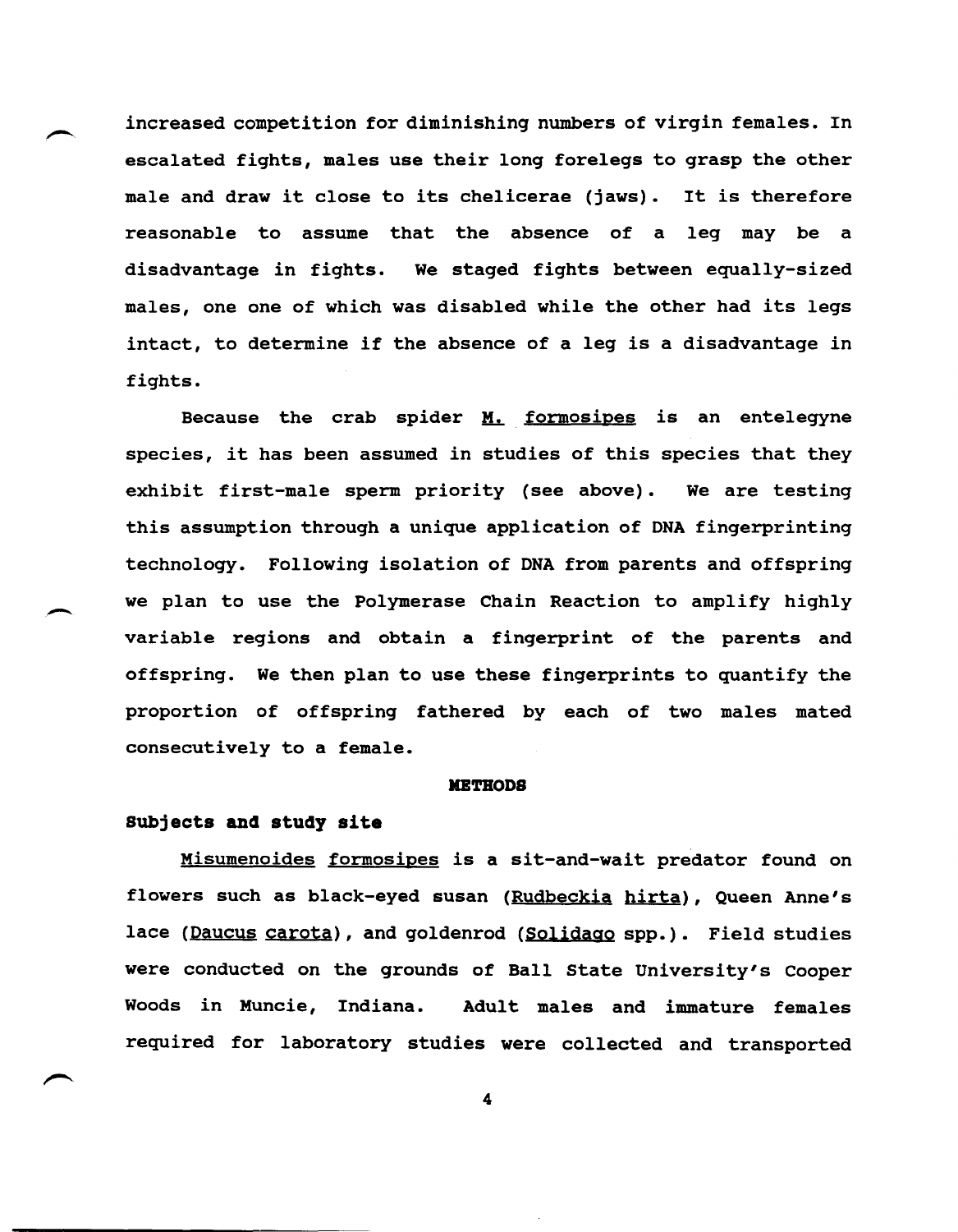individually in small plastic vials. Spiders were held on moist filter paper in petri dishes in an environmental chamber. Light and temperature were cycled on a 14 h day: 10 h night pattern. Daytime temperature was  $26^{\circ}$ C, nighttime temperature was  $18^{\circ}$ C, and humidity was maintained at 75%. Females were fed live house flies (Musca domestica) which had been reared in the lab. A new fly was offered no later than 2 days following the last successful feeding. Males were not offered prey because preliminary studies revealed that adult male feeding behavior was negligible (Dodson and Schwaab, unpublished data). Prey consumption and molts were recorded for each spider.

### **Male-male interaction experiments: Small Resident vs Large Intruder**

The effect of size on the outcome of male-male interactions was examined by staging fights between differently sized males on flowers in the presence of immature females. The smaller male in each trial was allowed to establish residency with the female, and the larger male was released as an intruder. To control for statistical independence, each male was used in only one fight trial. The three variables used to estimate overall size were cephalothorax width at its widest point, abdominal length (from the dorso-anterior margin of the abdomen to its apex), and right tibial length. These measurements were made to the nearest 0.01 mm using a filar micrometer on a Unitron dissecting microscope. Dodson and Beck (1993) found that a 10% difference in cephalothorax width predicted fight outcome in this species. To increase the likelihood that opponents would perceive themselves as differing in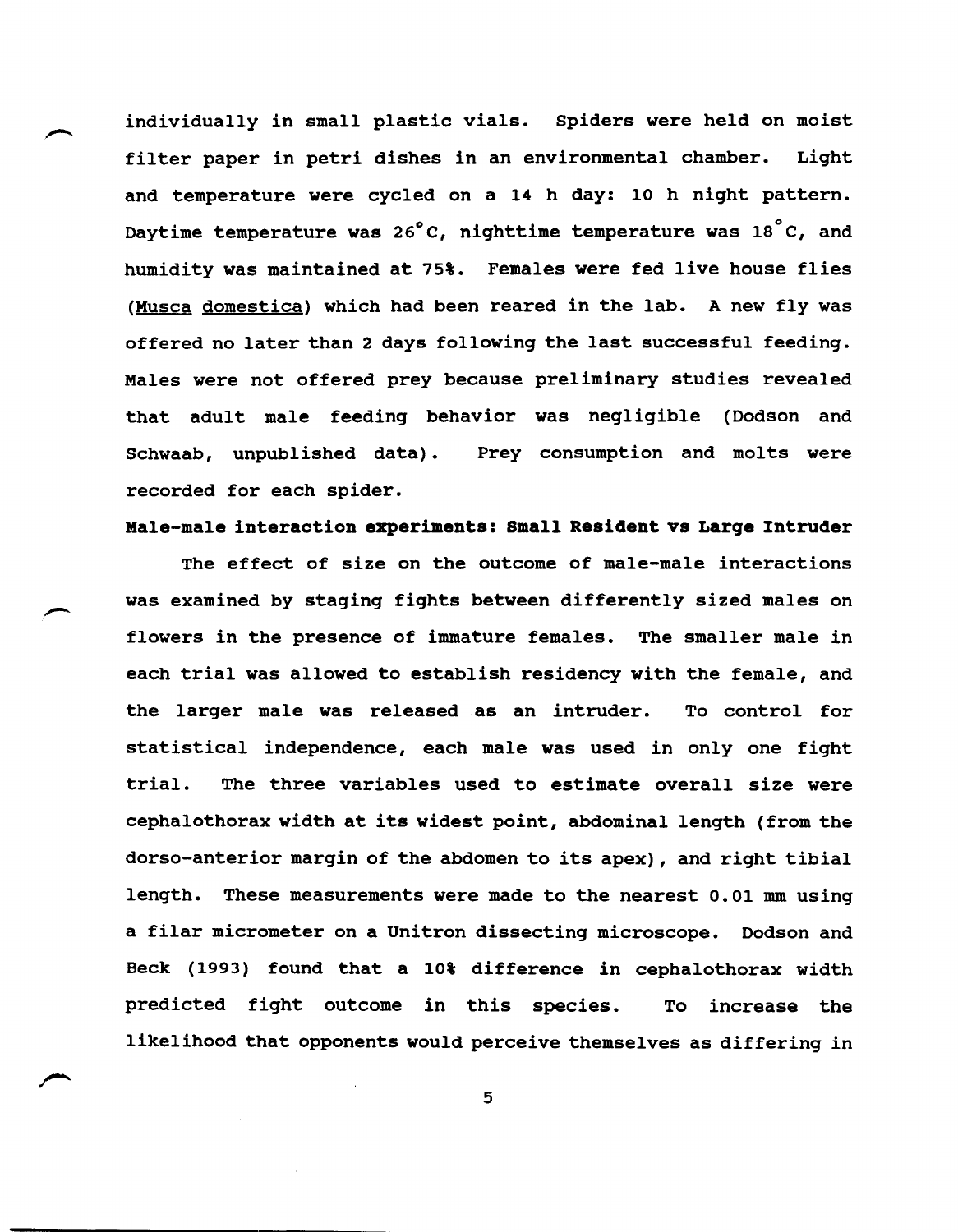size, we used males that differed by at least 10% in all three variables. The mean differences for the three variables were: abdominal length 19.7% \* 1.48 S.E., right tibial length 21.1%  $\ddot{z}$  2.06 S.E., cephalothorax width 15.4%  $\ddot{z}$  0.96 S.E..

Previous staged contests had been conducted in petri dishes with no female present. Our trials were conducted in the lab on cuttings of Queen Anne's lace and black-eyed susans taken from the field, creating a controlled but natural substrate for the fights. An immature female was allowed to move out of its petri dish onto the inflorescence and given approximately 5 min to settle into the flowers. The smaller of the two males was then released onto the inflorescence and allowed to make contact with the female. After the smaller, resident male settled into one position, the larger, intruder male was released onto the inflorescence. times for the following events: We recorded

1. Release of small resident male onto the inflorescence.

- 2. Contact between resident male and female.
- 3. Release of large intruder male onto the inflorescence.
- 4. Initial contact between males.
- 5. Subsequent contact, grapples, and/or retreat of one or both males (see below).
- 6. Final retreat of one male.

Initial contact between males was followed by either the retreat of one or both males or a grapple. Grapples consisted of one or both males using their forelegs in an attempt to draw their opponent in towards their chelicerae. A single trial often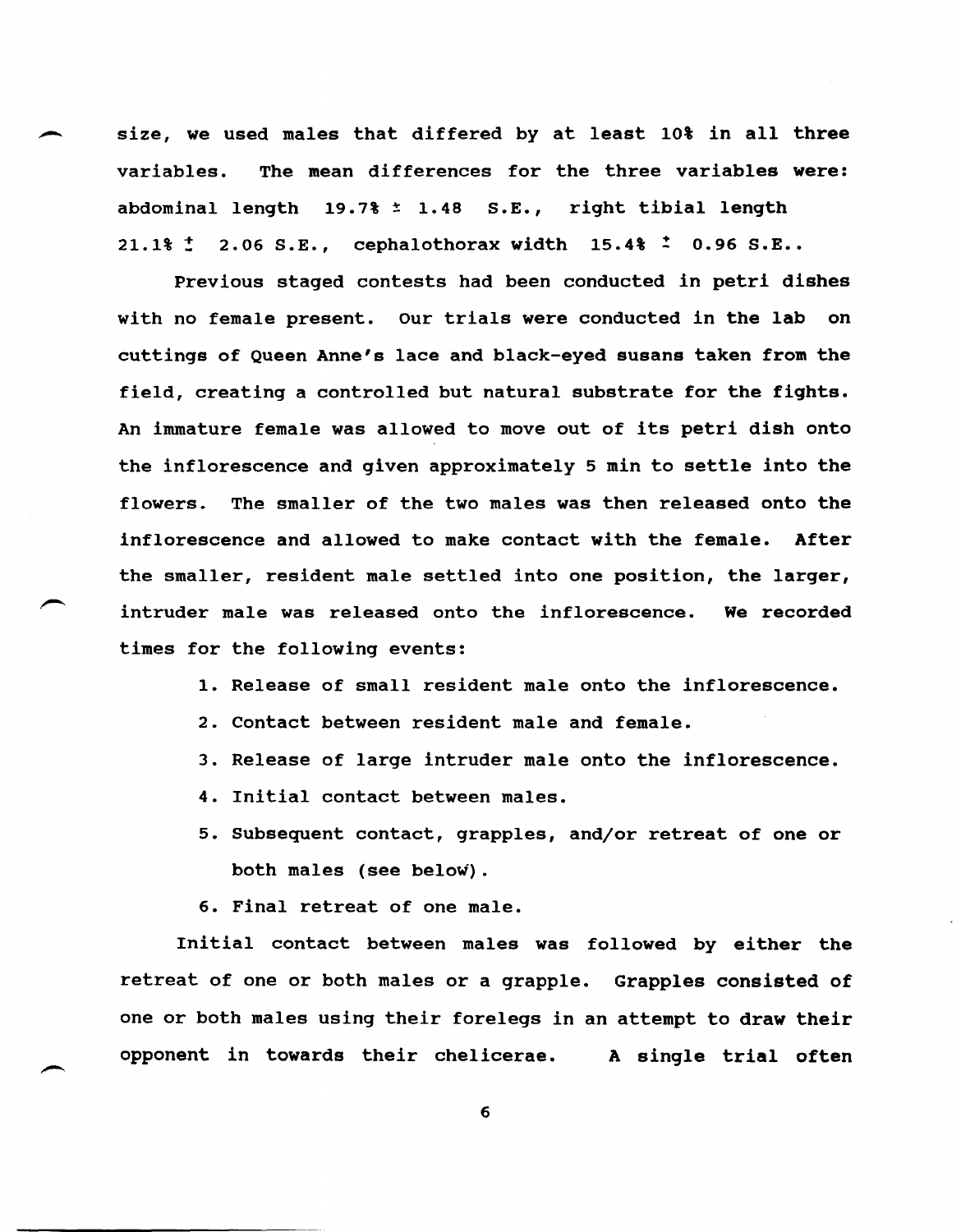- consisted of more than one instance of contact, grapples, or retreats. The trial was terminated and a winner declared when one male left the inflorescence completely, or retreated to a position further from the female than the winning male. In a single trial, the losing male was killed.

## **Kale-male interaction experiments: Disabled vs Intact**

We examined the effect of leg loss on male-male interactions by staging fights between pairs of equally-sized males. Males were considered to be equally-sized if all three size variables (cephalothorax width, abdominal length, and right tibial length) showed less than a 10% difference between opponents (see above). The mean differences for the three variables were: abdominal length 1.46%  $\pm$  0.19 S.E., right tibial length 2.02%  $\pm$  0.49 S.E., cephalothorax width  $0.97\frac{t}{2}$  0.25 S.E.. One male from each pairing was induced to autotomize its right foreleg by pinching the foreleg with a forceps. This procedure was done 24 hours prior to the use of the male in a trial so as to: 1) reduce the chances of our disturbance influencing fight outcome, and 2) assure that the health of the individual was not compromised. All legs were left intact on the opposing male.

The same set-up was used-in these trials as with the small resident vs large intruder trials with one exception. Both males were placed onto the inflorescence containing the immature female at the same time in order to eliminate the influence of residency on the trials. Again, contact between males, grapples, and retreats were recorded with a winner being declared in the same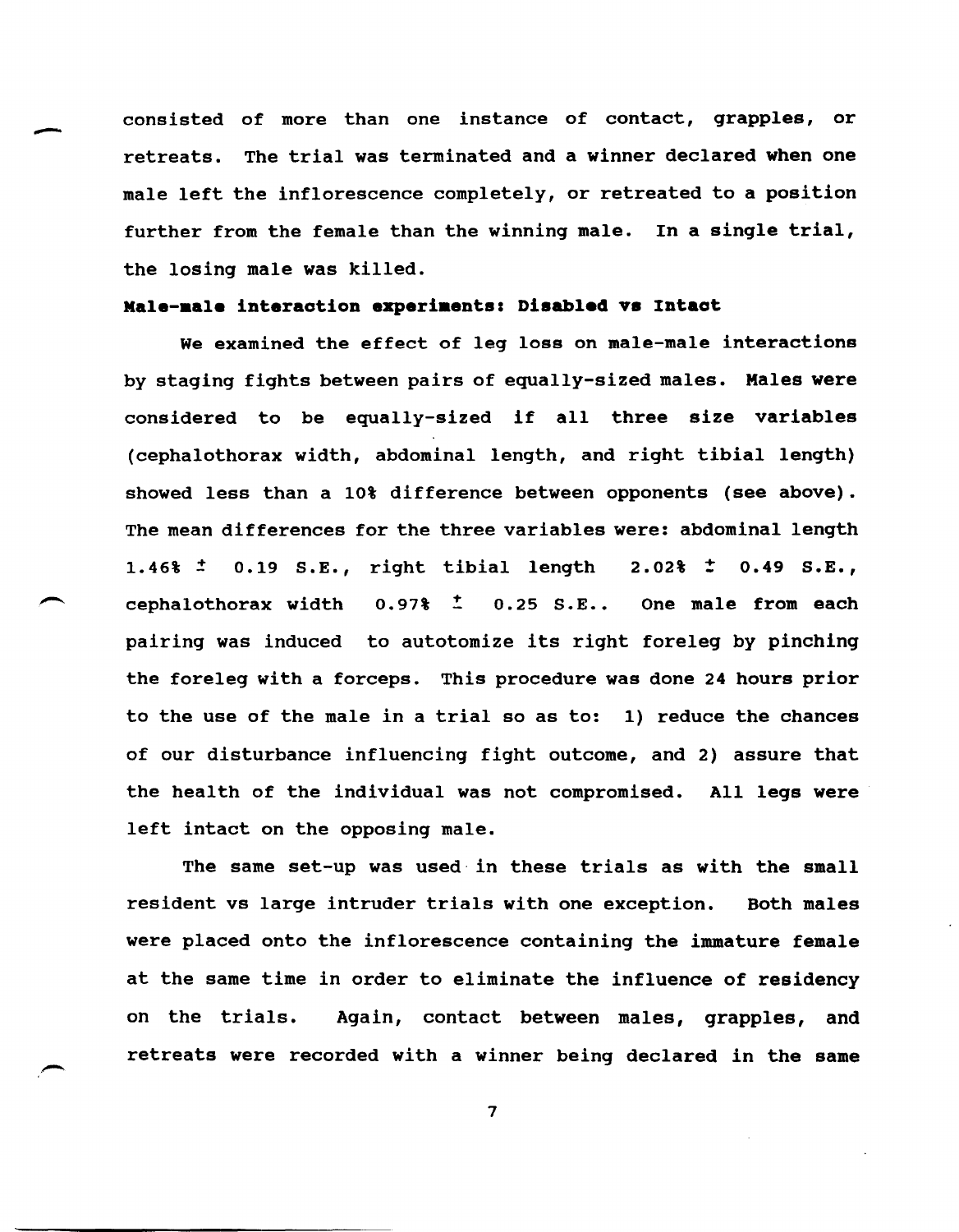manner as in the small resident vs large intruder fight trials. Controlled mating of two males to a virgin female

Females were reared to maturity in the lab by following the previously described feeding schedule. This allowed us to control mating activity of the females. Known adult virgin females were allowed to mate with a male. All matings occurred on flowers in the lab. Two days later the same female was mated to a second male. Each male was mated with only female.

After matings, the feeding schedule resumed until the females laid their egg clutch. At this time the female, both males, and the egg clutch from each of the 17 trials were separately preserved in a solution of 50% ethanol and 50% phosphate buffered saline and placed in an ultra freezer at -70°C. Because the ultimate goal of this project was to analyze the DNA of these specimens, extreme care was taken when handling them in order to prevent cross contamination. Rubber gloves were worn and forceps were washed with ethanol and flamed between the handling of each specimen.

# **Polymerase Chain Reaction (PCR) experiments**

The following steps were used to extract DNA from the specimens in preparation for PCR (Erlich 1989). The solution containing the specimens was brought to a total volume of 400 ul with 1X TE buffer (10mM Tris, 1mM EDTA) and gently boiled for 5 minutes. The specimen was then homogenized within the solution, by vortexing until the supernatant could be drawn off. Less than luI of RNAse A (5490 units/ml) was added to some samples which were incubated at 37°C for 30 minutes in order to remove the RNA. 7.5M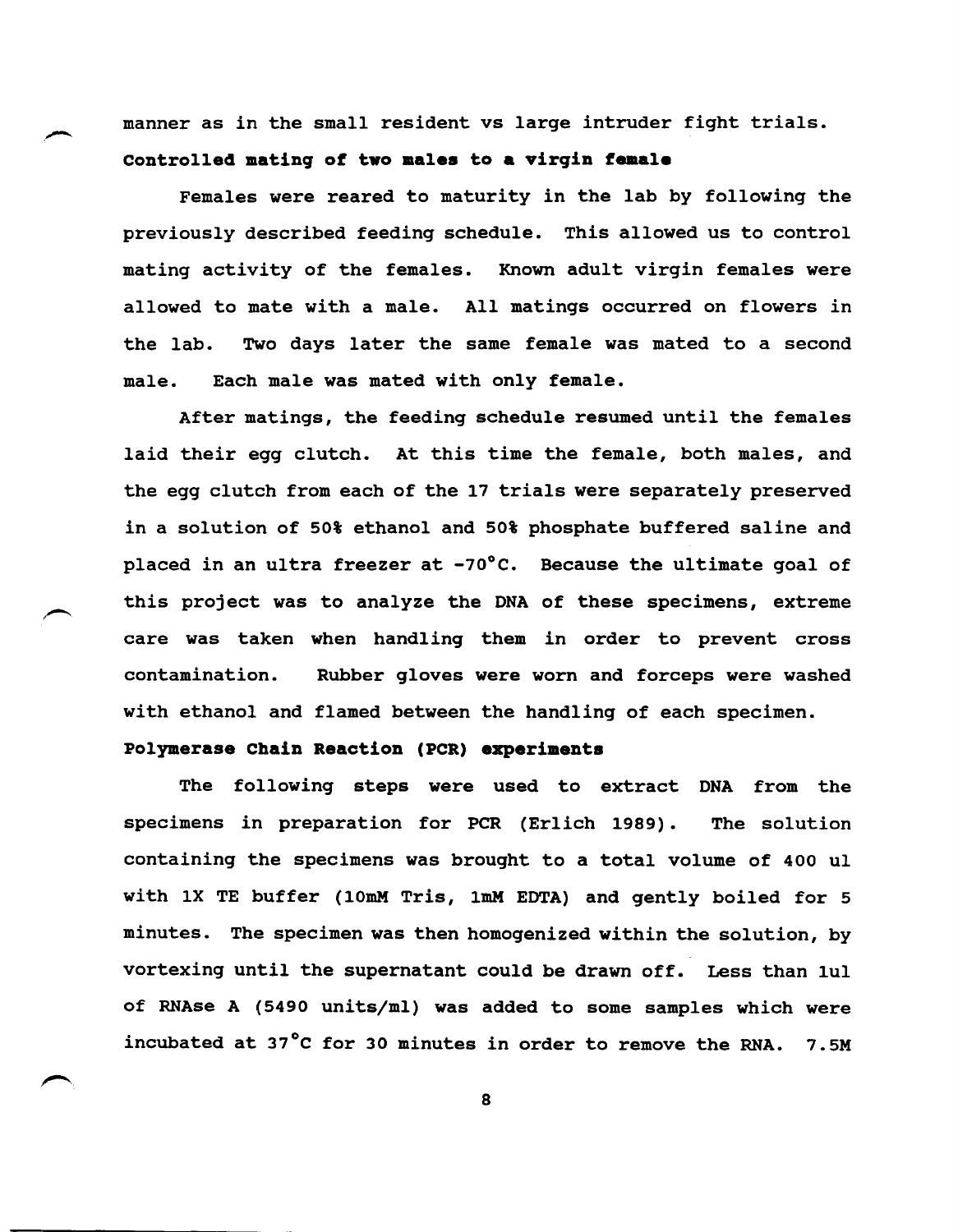ammonium acetate (200 ul) and cold ethanol (1200 ul) was added and the DNA was precipitated overnight at 20°C. The next day the tubes were centrifuged (14,000 x g for 10 min) and the DNA pellet was resuspended in 100 ul of water. DNA was quantified spectrophotometrically in capillary tubes at 260 nm.

To minimize the possibility of contamination, rubber gloves, micropipetmen, and tips were exposed to ultraviolet light for about five minutes to degrade any DNA that may have been on them. All solutions needed for the PCR were kept on ice at all times once they had been removed from the freezer.

The preliminary reaction was performed using purchased ITS primers. The primers flank a highly variable internal transcribed spacer (ITS) region (600-700 bp) and bind to conserved sequences of transcribed-translated ribosomal genes (Szabo 1991). The reaction was run in a total volume of 50 ul containing Taq buffer (1X), magnesium chloride (SuM), dNTP's (200uM ea), primer (luM) , BSA (luI), DNA (-100ng), Taq (2 units per reaction). The amplification was performed in a thermal cycler programmed for 45 cycles of 1 min at  $94^{\circ}$  C, 1 min at  $45^{\circ}$ C, and 2 min at $^{\circ}$ 72 C. A hot start was used with 4 min at 94°C before the TAQ was added to insure denaturation of the DNA. Amplification products were analyzed in a 1.5% agarose gel and detected by staining with ethidium bromide. A 123 base pair ladder marker was run simultaneously with the DNA samples.

-

Subsequent PCR reactions were run using randomly amplified polymorphic DNA (RAPD) primers which were constructed at Ball State University on a DNA synthesizer. RAPD primers are short,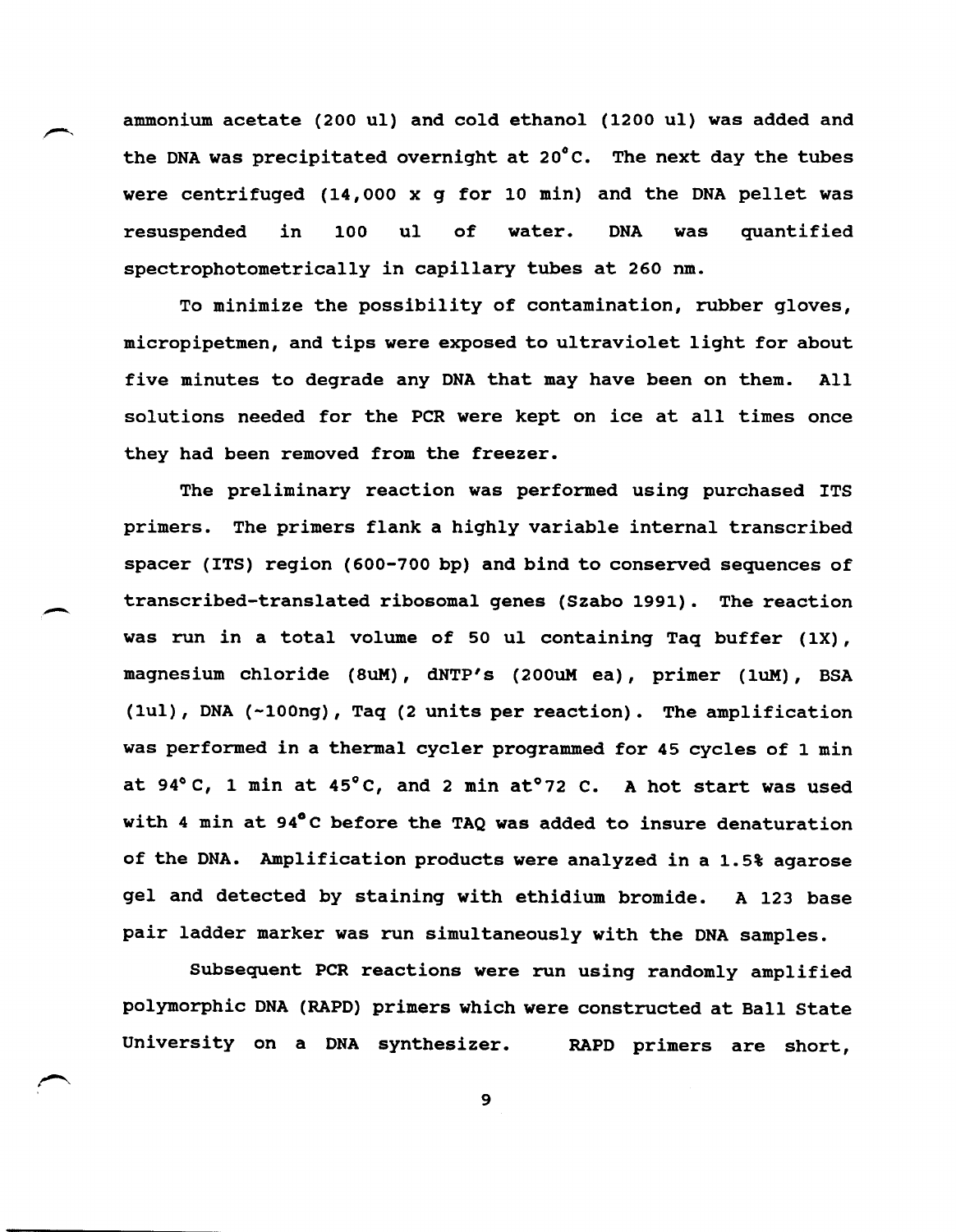arbitrary nucleotide sequences which amplify random fragments of DNA (Williams et al. 1991, Chapco et al. 1992). Because DNA varies between organisms (even within the same species), different fragments will be amplified for different individuals. This procedure generates DNA fragment patterns or fingerprints which, in relation to sperm competition, can be used to identify which male's sperm was used to fertilize an egg. The protocol for PCR with RAPD primers is the same as with the ITS primers (see above) except that the annealing temperature for RAPD primers is 36°C rather than 45°C.

### **RESULTS**

## **Hale-male interactions: Small Resident vs Large Intruder**

In staged contests between a small resident male and a large intruder male, the large intruder won significantly more contests than the smaller resident male (Figure 1). Escalation (represented by grapples) occurred in 15% of the trials. In all but one contest, the losing male left the inflorescence completely (N=16), or retreated to a position further from the female than the winner (N=2). In the remaining trial, the loser was killed.

# **Hale-male interactions: Disabled vs Intact**

In staged contests between a disabled male and an intact male, there was no significant difference in the probability of winning for either type of male (Figure 2). Escalation occurred in 32% of the trials. All losing males left the inflorescence. No deaths occurred.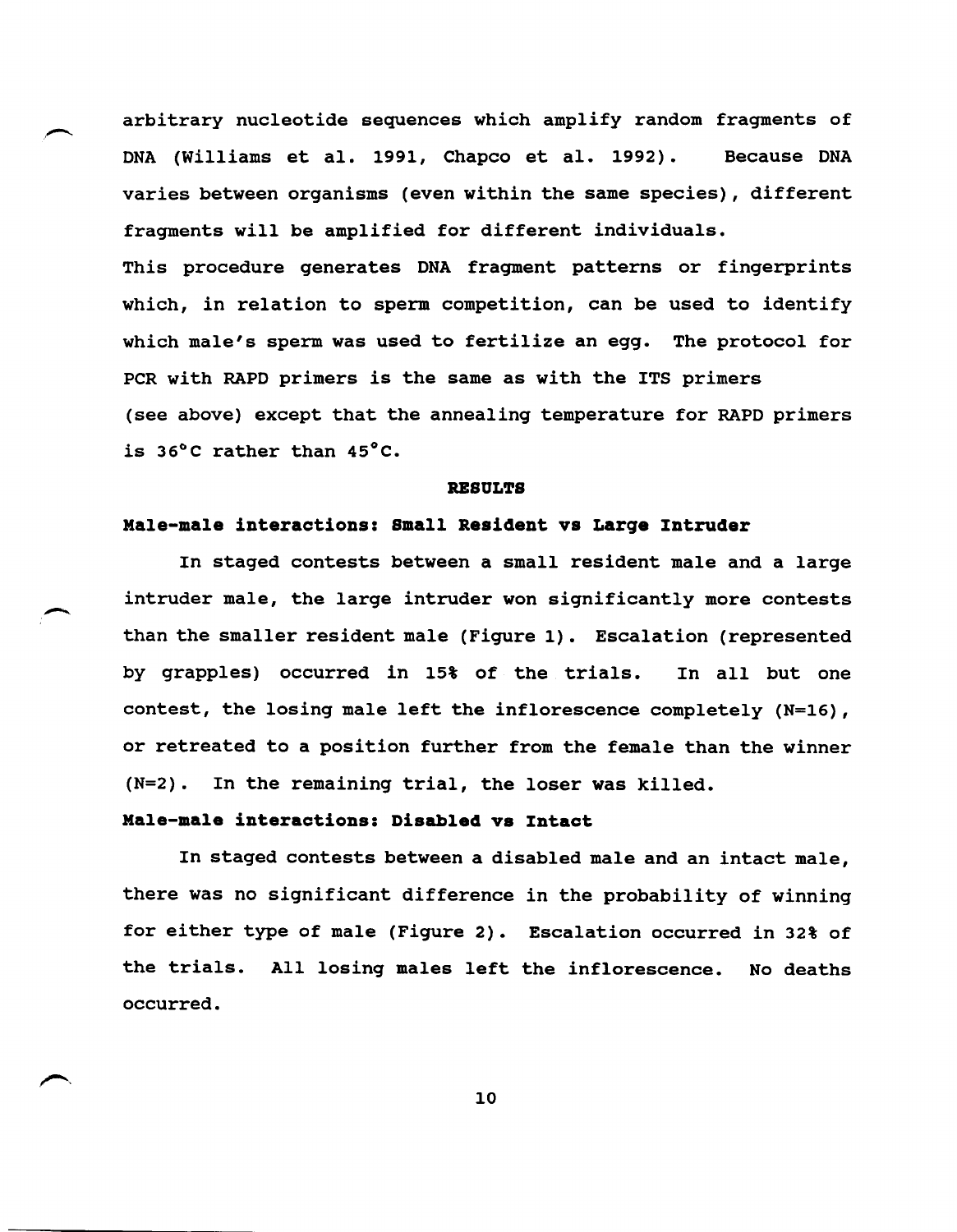Small resident versus large intruder



# **Figure 1**



### Disabled versus intact male

**Figure 2** 

 $\bar{\bar{z}}$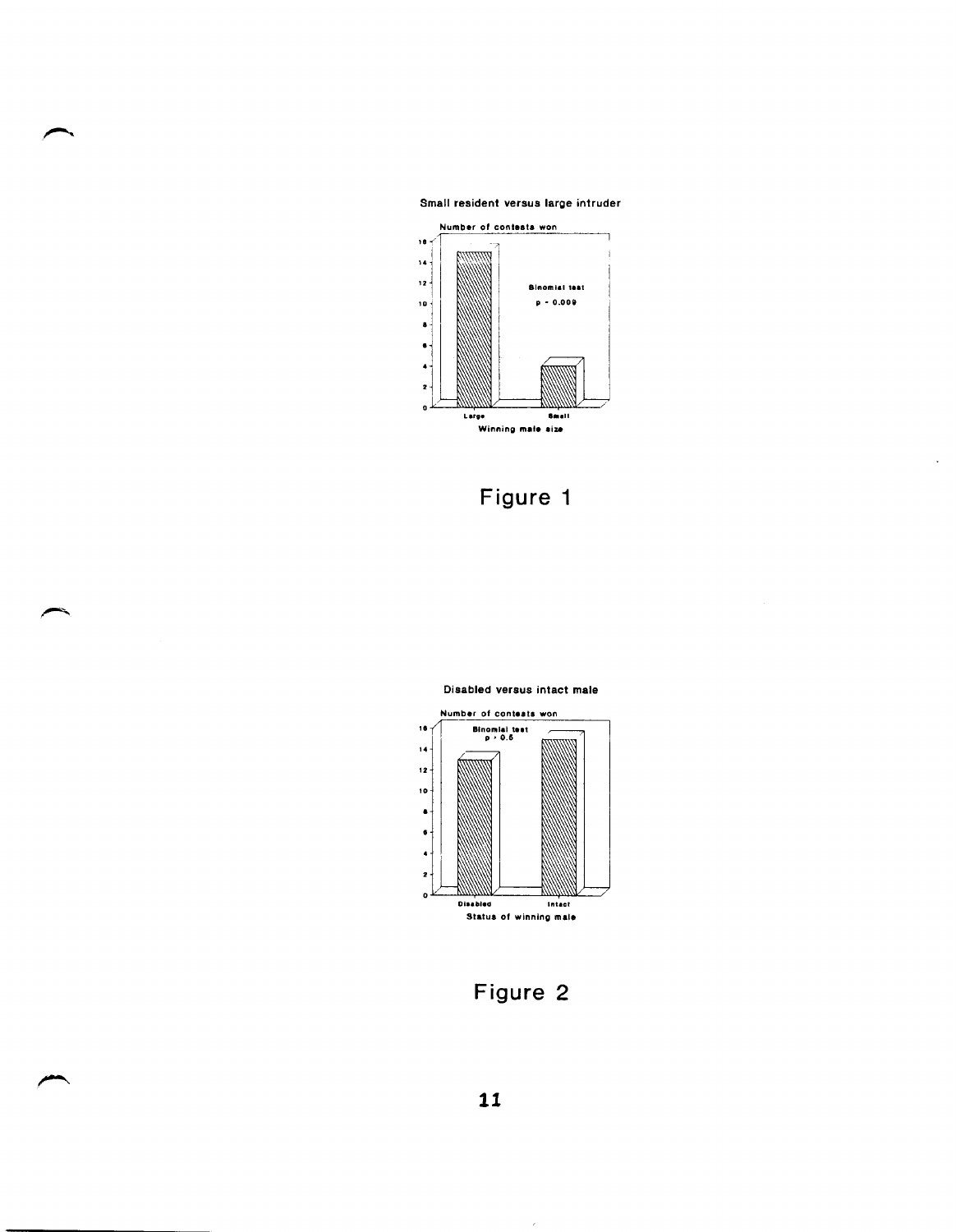## **Polymerase Chain Reaction experiments**

A preliminary reaction was conducted using the DNA extracted from a single male spider and ITS primers #4 and #5 which flank the ITS region (see above). A single band was viewed under ultraviolet light after gel electrophoresis, indicating successful amplification of the DNA.

Additional reactions were conducted using extracted male DNA and combinations of one or two 10-mer RAPD primers (see above). Gels from these reactions showed non-specific amplification of DNA or no amplification at all.

### **DISCOSSIOR**

### **Male-male interactions: Small Resident vs Larqe Intruder**

Game theory predicts that contests between conspecifics will be settled on the basis of assessment of asymmetries in resource holding power. Male size (considered a possible measure of RHP) has been documented to be an advantage in male-male interactions for several spider species (Vollrath 1980, Austad 1983, Suter and Keiley 1984, Wells 1988, Watson 1990, Jackson and Cooper 1991). Dodson and Beck (1993) conducted experiments in petri dishes with the crab spider M. formosipes and found cephalothorax width to be associated with fighting success. We conducted experiments with M. formosipes on flowers because the natural substrate introduces factors (uneven terrain, places to hide, etc.) which are not present in petri dishes. Natural conditions were also better approximated with the inclusion of a critical resource for the males: an immature female. In trials with a small resident male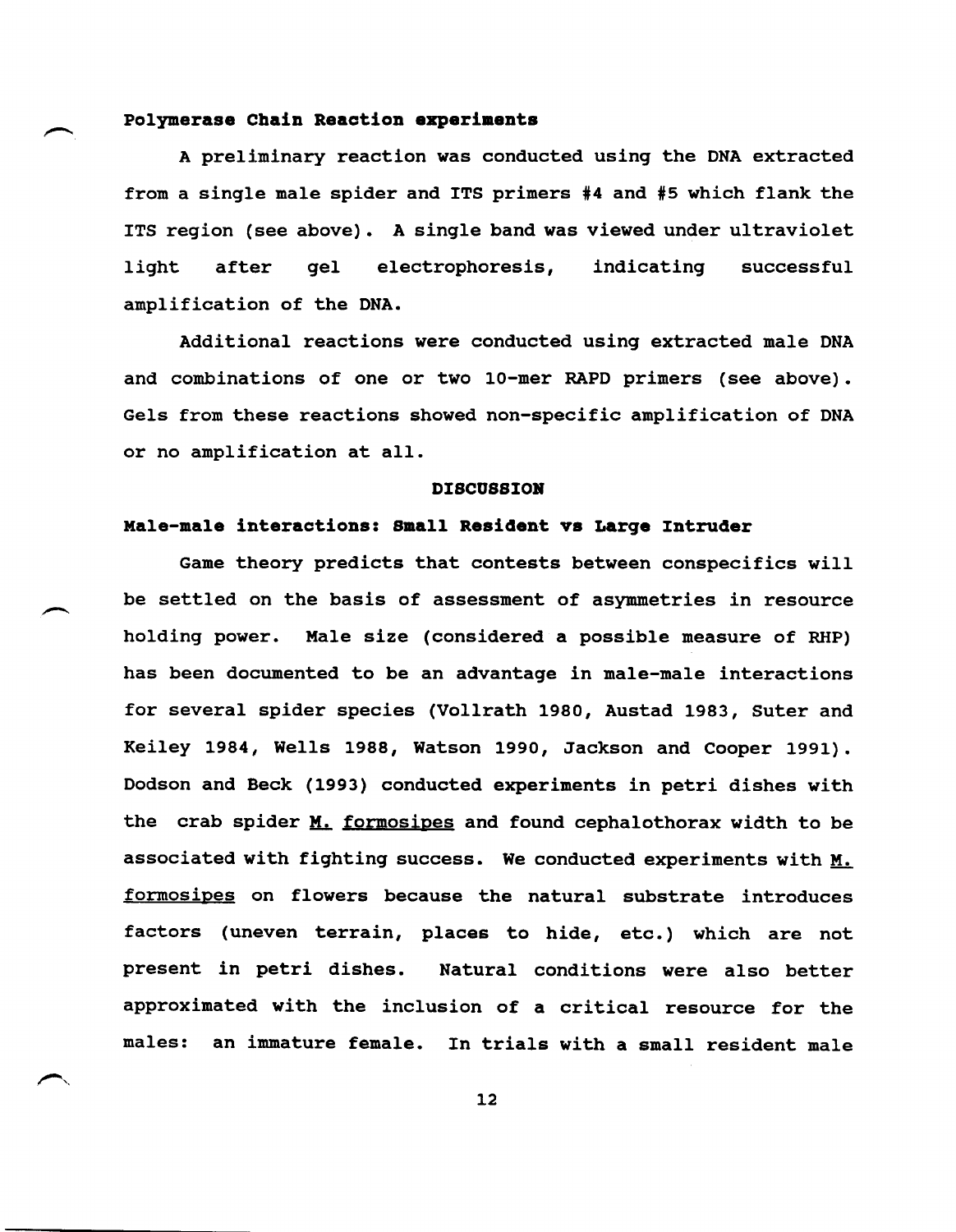and a large intruder male, the larger male displaced the smaller resident in a significant number of trials despite little overt aggression. These results support the prediction that size differences are used to settle male-male contests.

## **Kale-male interactions: Disabled va Intact**

A method of escape for M. formosipes in male-male grapples is leg autotomy (Dodson and Beck 1993). However, autotomization might compromise a male's chances of winning subsequent fights. Dodson and Beck (1993) staged fights in petri dishes between equally-sized males (fully intact vs disabled) to test the prediction that absence of a leg was disadvantageous in fights. Their results (disabled males lost significantly more fights than intact males) appeared to support this prediction.

The disabled males used in those trials were collected in the field with one of their legs already missing. Because leg autotomy is an escape tactic, it is possible that these males used leg autotomy to escape from a victorious male in a previous fight. otronen (1990) demonstrated that prior experience influenced the outcome of future fights in burying beetles. The use of disabled males that were already "losers" may have produced biased results in these trials. To eliminate this bias, our trials were conducted on flowers (see above) with males taken from the field, their legs fully intact, and later induced to autotomize a leg in the lab. Results of our trials revealed no disadvantage for disabled males fighting fully intact males of equal size. Given the aforementioned role of the legs in grapples, these results were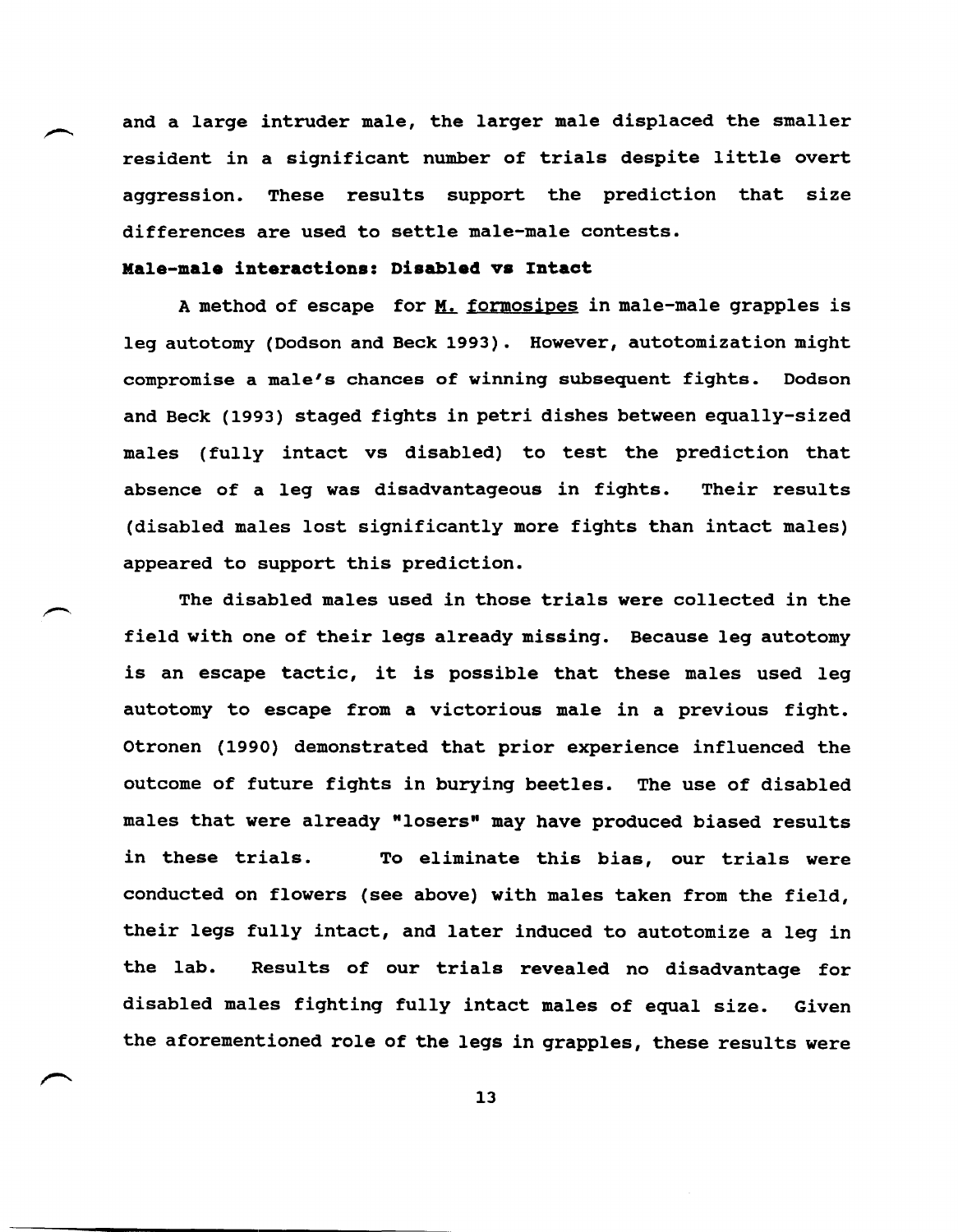somewhat unexpected, and this question will be investigated further.

# **Polymerase Chain Reaction experiments**

The ITS primers were used in preliminary reactions to amplify a 600-700 bp region of DNA. The amplified DNA from any individual would be expected to be the same length (equal number of base pairs), and visible as a single band on a gel. Preliminary experiments amplifying DNA with the ITS primers were performed to insure that DNA could be easily extracted from individuals and amplified using PCR.

Our amplification reactions using RAPD primers produced DNA smears rather than fingerprints containing several distinguishable bands. We obtained this same result even after various modifications to eac of several factors in the reaction (annealing temperature, DNA concentration, primer concentration, magnesium chloride concentration, and BSA concentration). We then discovered that the RAPD primers were heterogeneous DNA fragments due to a bad seal on the DNA synthesizer. This could account for our inability to generate fingerprints. In future PCR reactions, fingerprints may be obtained either by using homogenous RAPD primers, or by performing restriction enzyme digests of DNA amplified by ITS primers to show restriction fragment polymorphisms. Once differing DNA fingerprints are obtained for two males mated consecutively to a female, DNA isolated from the entire eggsac mass may be scanned with a densitometer to quantify the proportion of offspring fathered by each male.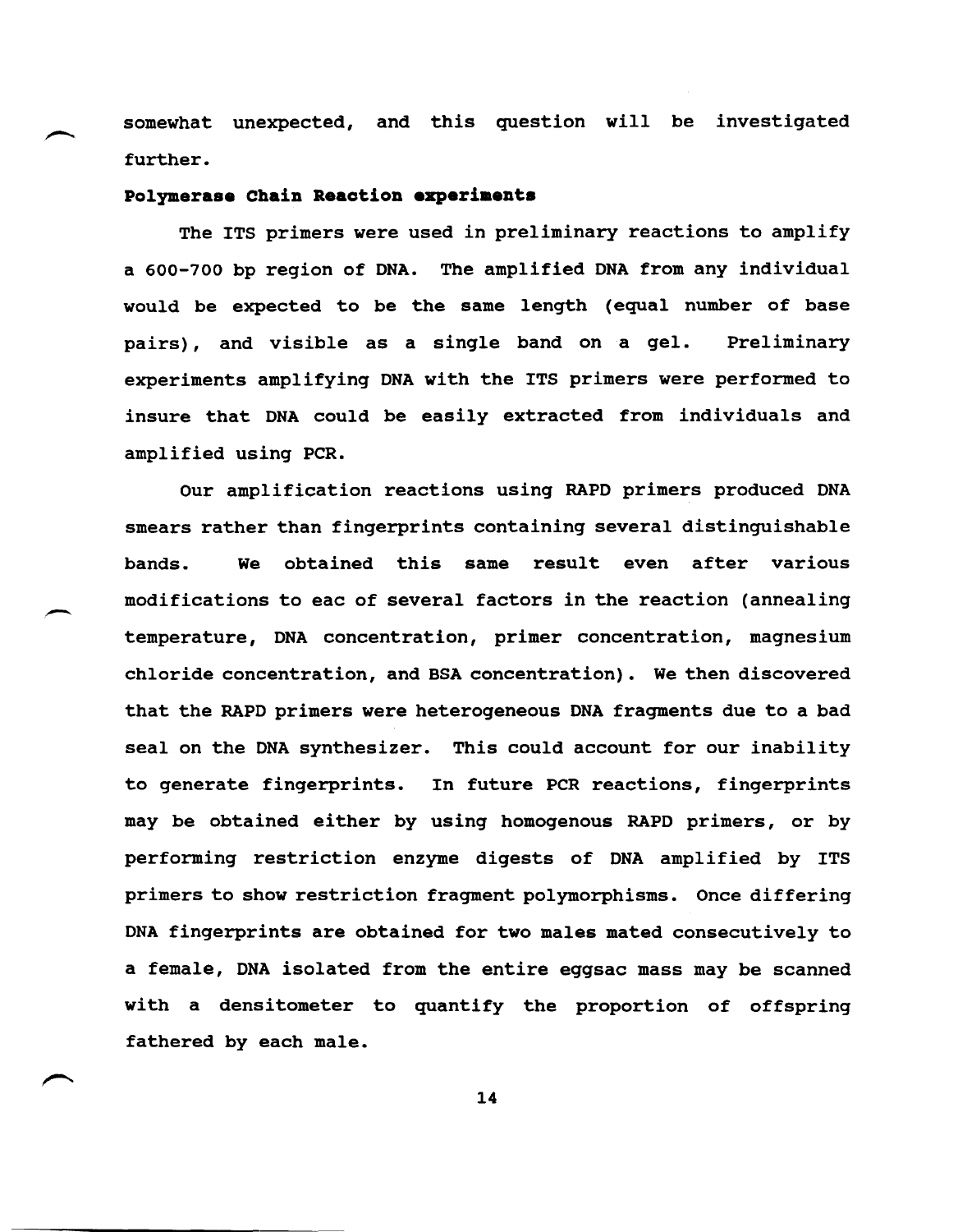### **ACKNOWLEDGMENTS**

I wish to thank Carolyn Vann for her patience and invaluable help with this research. Without her assistance and the use of her facilities, a major portion of this project would have been impossible. I am grateful to Glen Schmeisser, Mike Mayfield, Kristi Sanborn, and Sungyong Lee for their helpful instruction and advice. I would also like to thank Jodi Jawor for her help in the field and the lab. Finally, a special thanks to Gary Dodson for his endless advice and support, which helped make this a memorable and gratifying experience.

--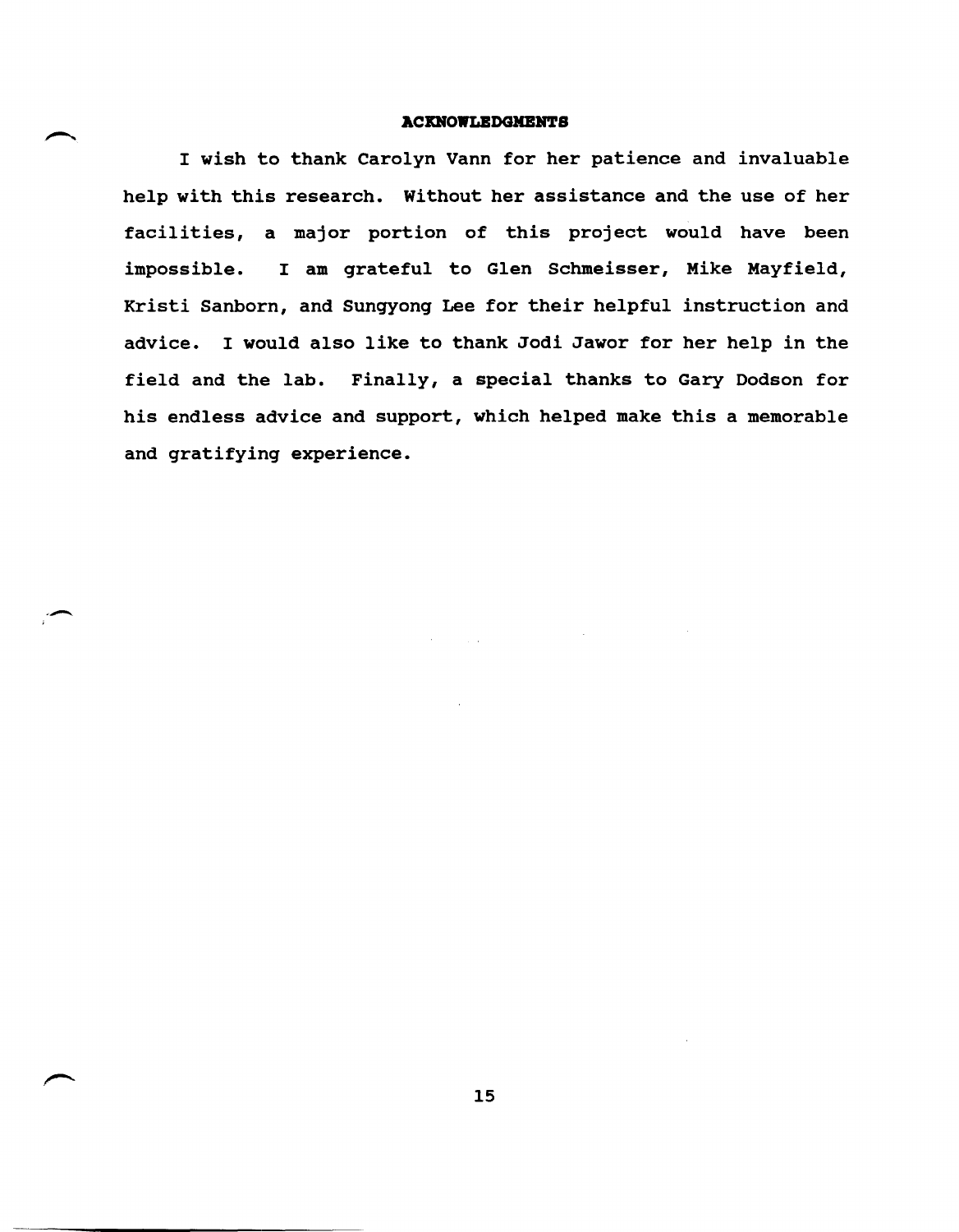### **REPEREBCES**

- Austad, S. N. 1982. First male sperm priority in the bowl and doily spider, Frontinella pyramitela (Walckenaer). Evolution, 36, 777-785.
- Austad, S. N. 1983. A game-theoretical interpretation of male combat in the bowl and doily spider (Frontinella pyramitela). Anim. Behav., 31, 59-73. Anim. Behav., 31, 59-73.
- Austad, S. N. 1984. Evolution of sperm priority patterns in spiders. In: Sperm Competition and the Evolution of Animal Mating Systems. (Ed. by R. L. Smith), pp. 223-249. New York, Academic Press.
- Chapco W., N. W. Ashton, R. K. B. Martel, and N. Antonishyn. 1992. A feasibility study of the use of random amplified polymorphic DNA in the population genetics and systematics of grasshoppers. Genome, 35, 569-574.
- Christenson, T. E. & Cohn, J. 1988. Male advantage for egg fertilizationin the golden orb-weaving spider (Nephila  $clavipes$ . J. Comp. Psychol., 102, 312-318.
- Dodson, G. N. & Cohn, M. W. 1993. Precopulatory guarding of penultimate females by male crab spiders, Misumenoides formosipes. Anim. Behav., in press.
- Erlich, H. A., ed. 1989. PCR Technology: principles and Applications for DNA amplification. New york, Stockton Press.
- Foelix, R. F. 1982. The Biology of Spiders. Cambridge, Massachusetts: Harvard University Press. 306pp.
- Jackson, R. R. 1980. The mating strategy of Phidippus johnsoni (Araneae, Salticidae): II. Sperm competition and the function of copulation. J. Arachnol., 8, 217-240.
- Jackson R. R. & Cooper, K. J. 1991. The influence of body size and prior residency on the outcome of male-male interactions of Marpissa marina, a New Zealand jumping spider (Araneae Salticidae). Ethol. Ecol. & Evol., 3, 79-82.
- otronen, M. 1990. The effect of prior experience on the outcome of fights in the burying beetle Nicrophorus humator. Anim. Behav., 40, 980-1004.
- Parker, G. A. 1970. Sperm competition and its evolutionary consequences in the insects. BioI. Rev., 45, 525-568.